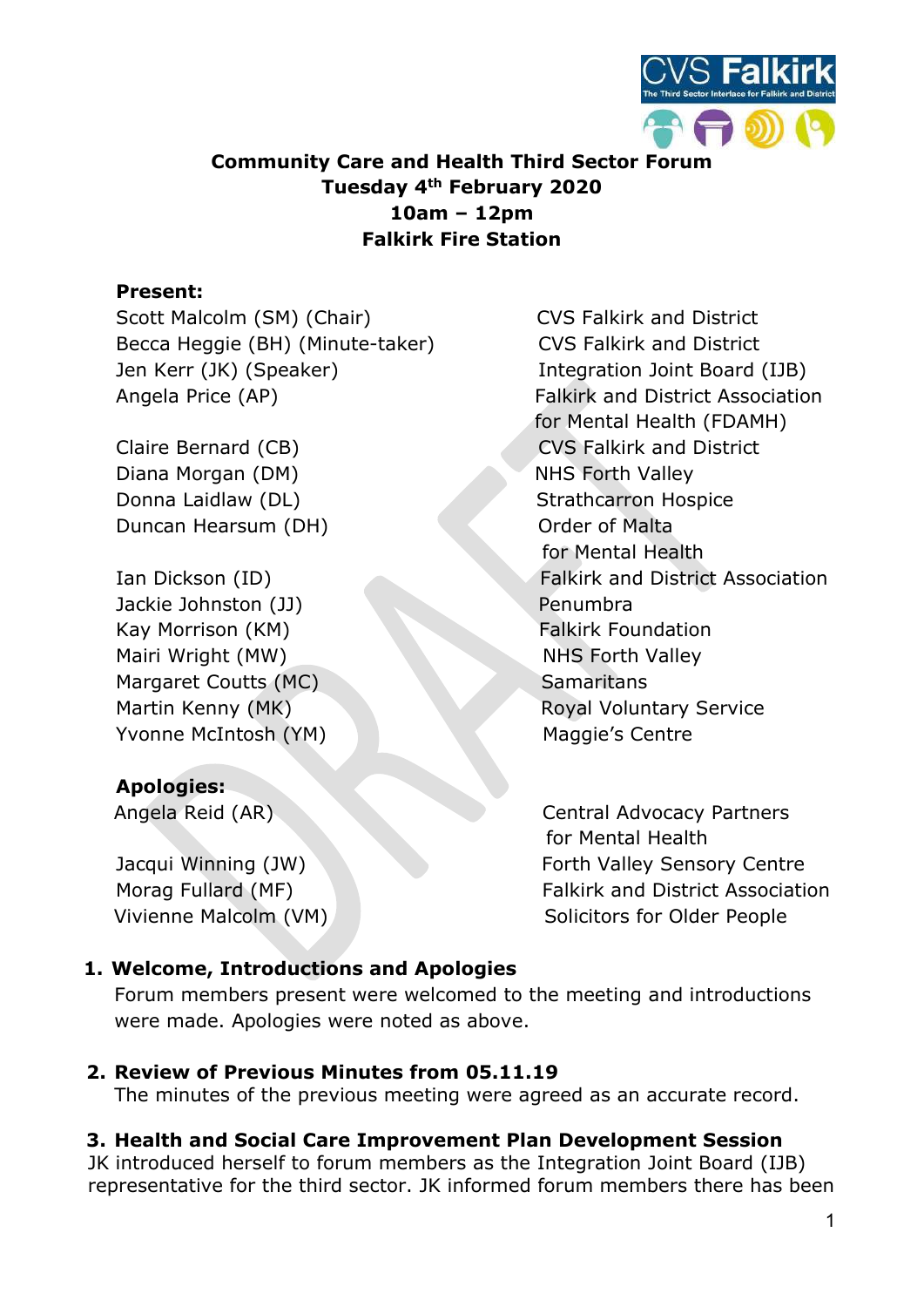

various developments across the board in the last six months which are relevant to the Community Care and Health Forum (CCHF) and have created an opportunity for CCHF to build a good working relationship with the Health and Social Care partnership (HSCP) .

JK referred to a previous CCHF where commissioners attended to discuss the Market Facilitation plan, a plan that guides the principles of how the HSCP works with stakeholders and what the third sector commissioning relationship should look like with the Integration joint board. JK noted they are committed to third sector investment done through a strategic and co-design approach.

JK informed forum members there will be the mental health strategic commissioning review this year and a review of carers support services.

JK referred to a previous CCHF where James King attended to consult with forum members in relation to what they would like to see in the Falkirk Health and Social Care Partnership Strategic Plan 2019 – 2022. JK informed forum members the draft plan will be brought back to the CCHF.

JK informed forum members, in practice there are ways the third sector can develop their relationship and influence the IJB. Last summer the Ministerial Strategic group for health and social care asked every IJB to carry out a selfevaluation of how it thought it was doing against twelve set indicators. JK informed forum members she responded on behalf of the third sector, her response was based on a specific question around "What is your relationship with the third sector?" There are four criteria for this:

- Not established yet
- Partly established
- Established
- Exemplary

JK informed forum members local community organisations and CCHF want different things from the HSCP. CCHF are more focused around data commissioning, joint design and collaboration whereas local community organisations are interested in small grants and small activities to take forward and are less interested in being involved strategically.

It was noted the IJB didn't feel like they understood the third sector well enough. A space was put forward for one of the development sessions to be reserved for a third sector development session, JK noted she would like to codesign this with anyone who's interested in being apart of this.

JK informed forum members the CCHF have an opportunity to do a development session with the IJB board members to look at ways to increase visibility as a sector and as a forum in the HSCP, also an opportunity to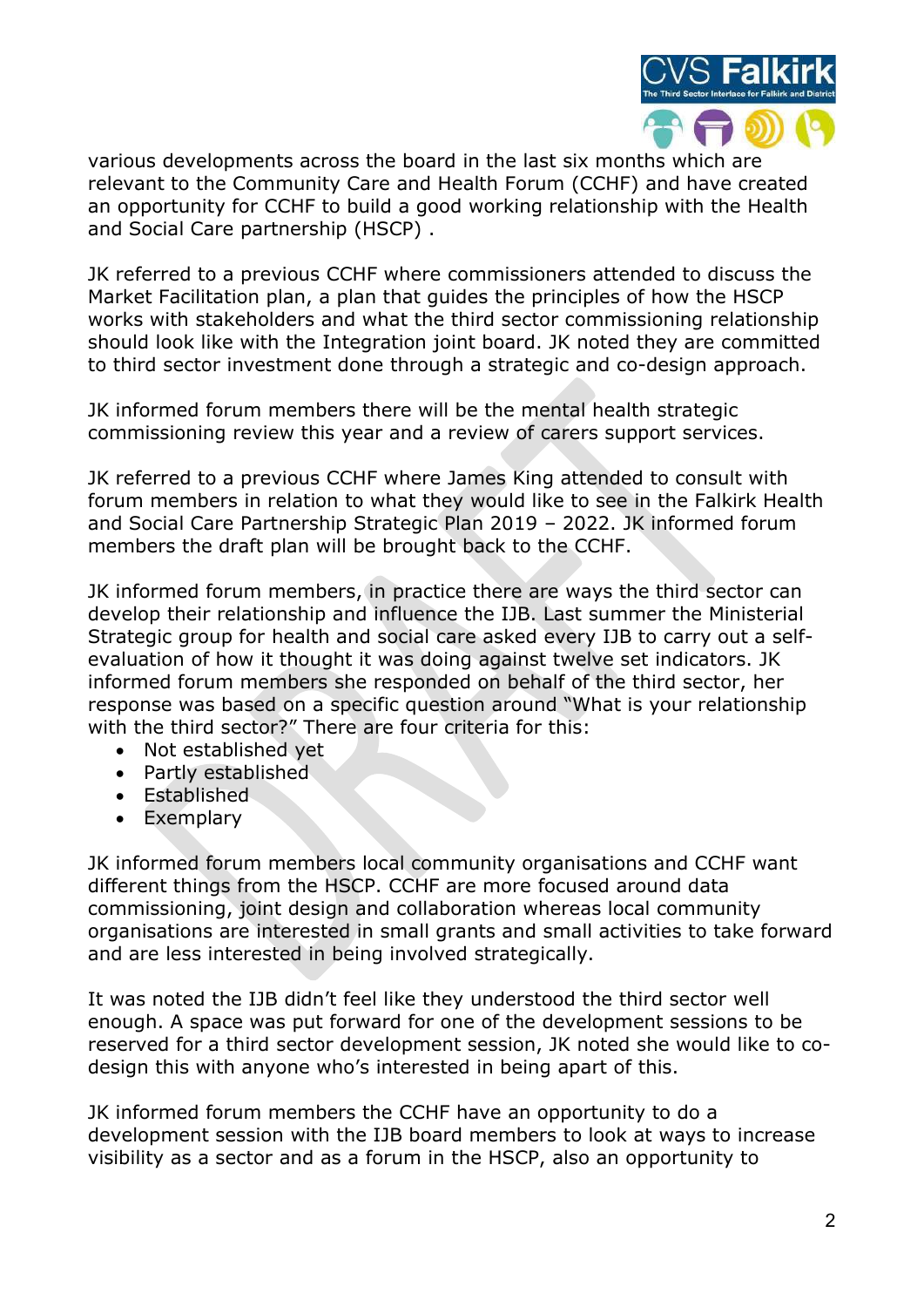

feedback what the third sector thinks the relationship should look like nationally to the ministerial group.

JK informed forum members about the development self-evaluation and the action plan that goes with that, the Market Facilitation Plan which is about the commissioning relationship and the delivery plan. The delivery plan is a twelve-page document written by the two heads of integration it is focused around a delayed discharge and getting the system moving. JK noted CCHF should be leading on the plan or noted as core partners.

The two heads of integration Lorraine Patterson and Martin Thom want to meet with CCHF. A session will be held for the heads of integration to get to know the sector locally and discuss the delivery plan. This session will take place at Denny Town House 108 Glasgow Road, Falkirk, FK1 4HS on Wednesday 18th March. JK asked any forum members who attend the session to feedback into the CCHF.

Action: JK to distribute delivery plan to forum members. Action: CCHF members to read delivery plan.

A discussion took place around how each organisation has a different relationship with the HSCP due to being different sizes, different partnerships and having different collective relationships. It was noted individual responses would work better rather than trying to have a collective third sector voice.

There was also a discussion around what the CCHF want from the HSCP, forum members agreed they would like early involvement and to be consulted with earlier during planning.

It was noted data in Falkirk is either poor or not analysed correctly. CCHF would like to know where the data is coming from, it was also noted NHS data is not a partnership approach and some qualitative data is needed to back up the NHS quantitative data, it was agreed the third sector could be involved in this.

#### Action: JK to include comments around data in IJB paper.

CCHF agreed they would like to be involved and given an option from the beginning as an equal partner in more of a co-design model.

#### 4.Partnership updates

JK informed forum members the health board has overspent this year and have had discussions with the IJB regarding this. The health board have requested IJB use their reserves to cover this overspend, the reserves should be used for innovation in Falkirk and used to make a difference to people and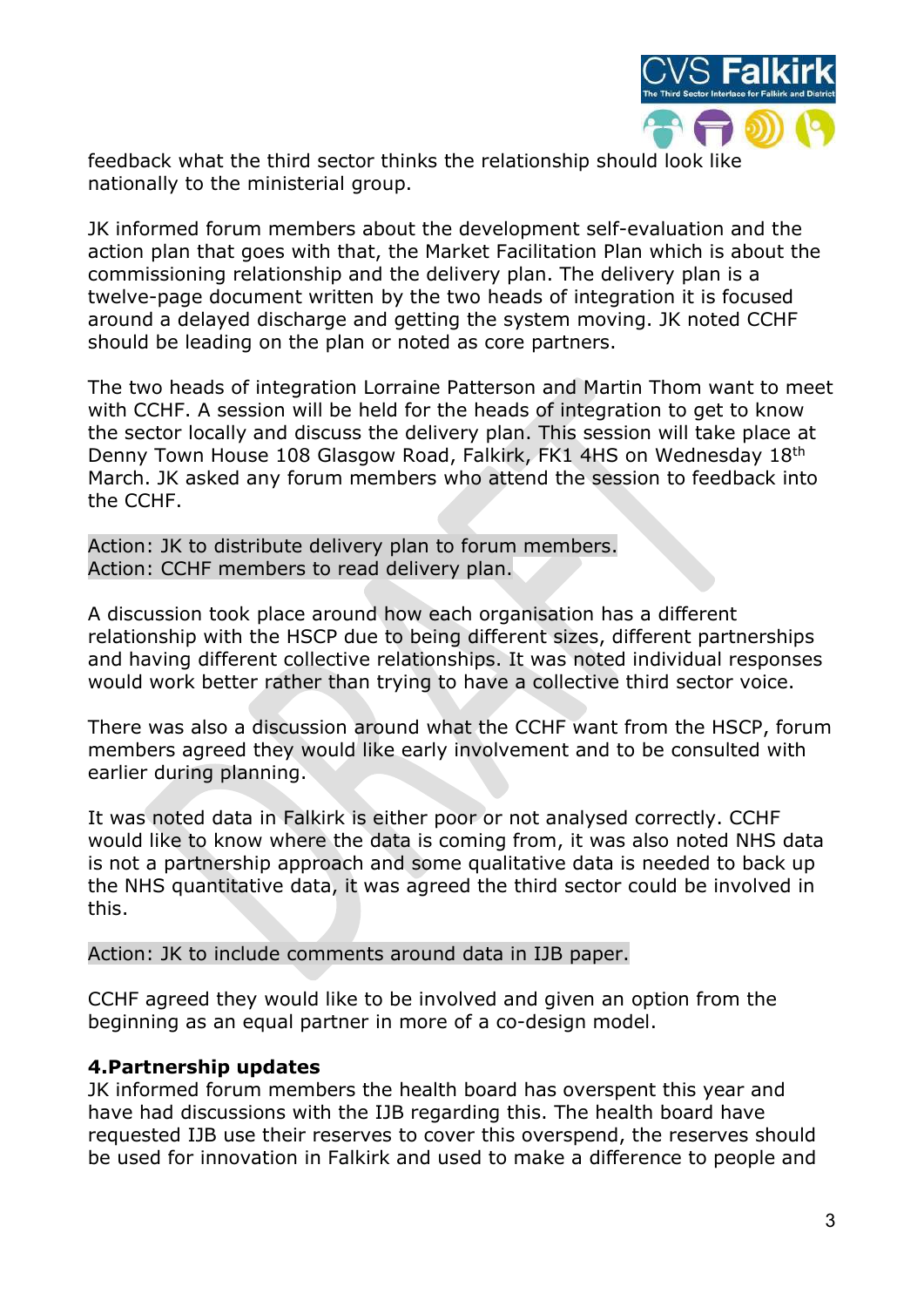

communities in Falkirk. It's uncertain if the overspend happened in Falkirk and the health board have been asked to explain the overspend.

### 4.Third Sector Updates 4.1 Royal Voluntary Service

Working with NHS partners, Royal Voluntary Service provides support leaving hospital called Home from Hospital for older people returning home after illness, surgery or an accident. Volunteers provide support to help clients regain their independence and reduce the chance of re-admission to hospital.

A discussion took place around the high demand for transport for medical care needs. It was highlighted when a person is unable to attend an appointment due to no transport, they often miss the appointment, become unwell and this often results in re- admission to hospital.

Discussions took place around ways to provide transport services for medical care. It was noted there are barriers such as no consistency with hospital appointments and most transport services being volunteer led.

Forum members all agreed this is a massive issue within Forth Valley. JK noted CCHF can add transport and support for people to the delivery plan. JK asked forum members if anyone would like a leadership role in taking this forward.

## 4.2 NHS Forth Valley

The Nutrition and Dietetics Team engage with local communities to support healthier food choices, provide communities with nutrition knowledge, cooking skills, provide access to nutrition resources, food activity grants and accredited training around food and nutrition.

MW informed forum members Clare McCool who was the Health Improvement Specialist within the Nutrition and Dietetics' Team is no longer in post.

#### 4.3 Dial-a-Journey

DH informed forum members Dial-a-Journey have reviewed their booking system due to feedback received from service users. Service users found the booking system complicated to use. DH informed forum members there is a high demand for the service, and it was difficult to give people a regular booking on a regular basis due to people cancelling bookings without any notice.

DH informed forum members they have lifted all barriers and service users can now call and book a bus up to four weeks in advance. A priority list has been put in place for people who need medical appointments. These service users are aloud to book as many appointments as they need.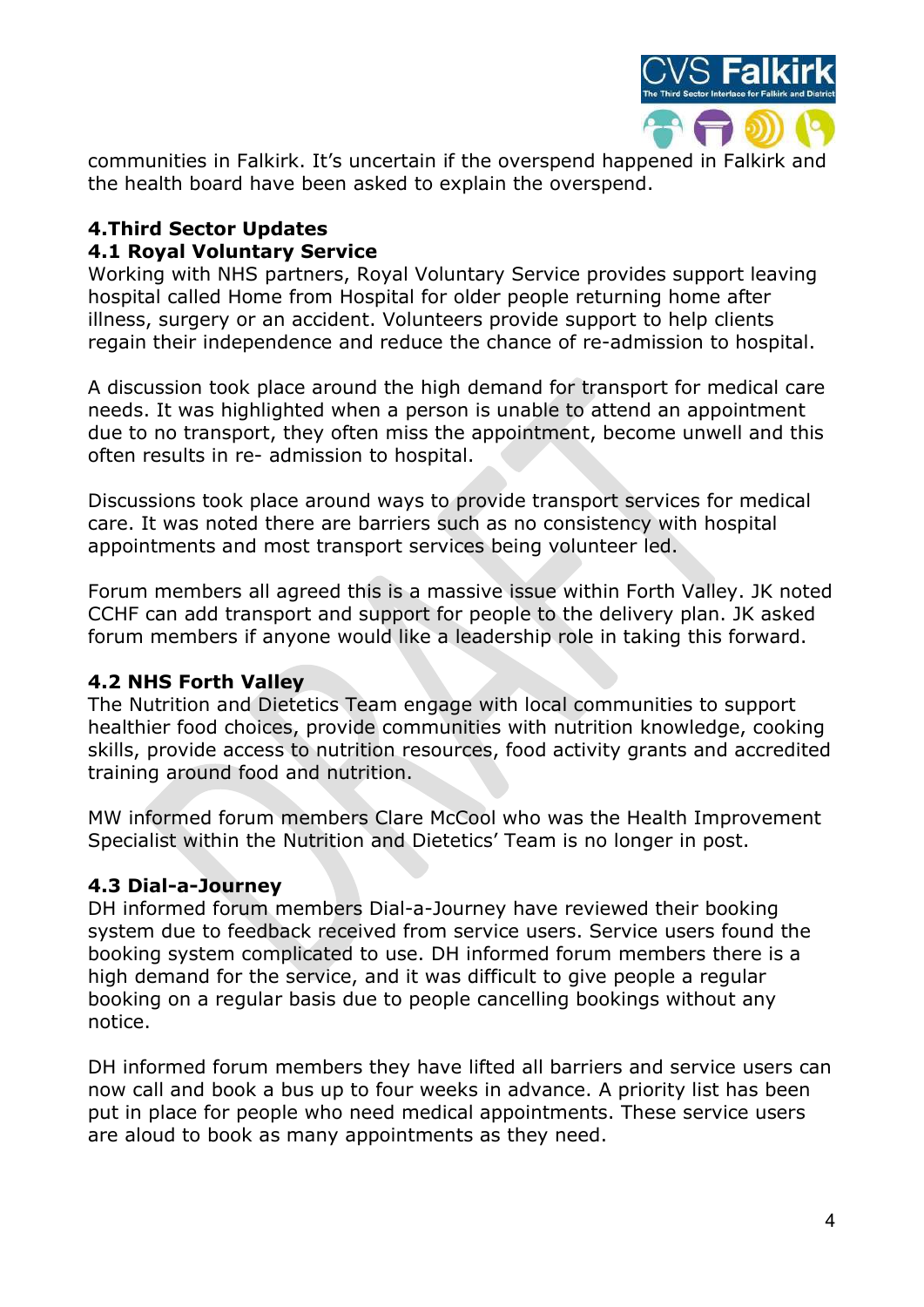

DH noted people are not traveling with dial-a-journey as often due to isolation and loneliness or people having made companionships with other people. DH said he would like to look into a volunteer be-friending service.

## 4.4 Samaritans

MC informed forum members from Friday  $1<sup>st</sup>$  November 2019 to Friday 31 $<sup>st</sup>$ </sup> January 2020 Samaritans have received 1718 calls, 366 emails, 732 text messages and 3 face to face callers all looking for emotional support.

Samaritans are currently looking at other ways to support people and are working externally within schools, prisons and more recently the workplace.

Samaritans have launched a new online module which teaches basic listening skills and teaches not just to look after your own emotional wellbeing but to offer support to a friend or work colleague.

## 4.5 Maggie's Centre

YM informed forum members Maggie's Centre is a drop-in which aim to help anyone who has been affected by cancer. Maggie's centre offers practical, emotional and social support at any time from 9am to 5pm, Monday to Friday. Maggie's Centre Forth Valley is situated at the Nina Barough Building, off Quintinshill Drive, Larbert, FK5 4SG. YM noted they are currently awaiting new signage for the building as people have had difficulties finding the centre.

# 4.6 Falkirk Foundation

KM informed form members she was new in post last October as the new the Chief Executive Officer with Falkirk Foundation. KM informed forum members Falkirk Foundation are changing their branding to give a clearer message around what they do. Falkirk Foundations main focuses are education and employability and mental health and wellbeing.KM informed forum members they are going to do a scoping exercise to fin doubt what the public need.

# 4.7 FDAMH

AP informed forum members that the drop in service at FDAHM no longer exists. FDHAM have replaced this service with a new service, The Social Spark. The Social spark was developed to support people who experience social isolation. The Social Spark is one service with five elements:

- Social Spark
- Bright Spark
- Project Spark
- Vital Spark
- Central Spark

Central Spark is the most recent addition to the services FDAHM offer. Central Spark was developed to support people who are not yet ready to participate in